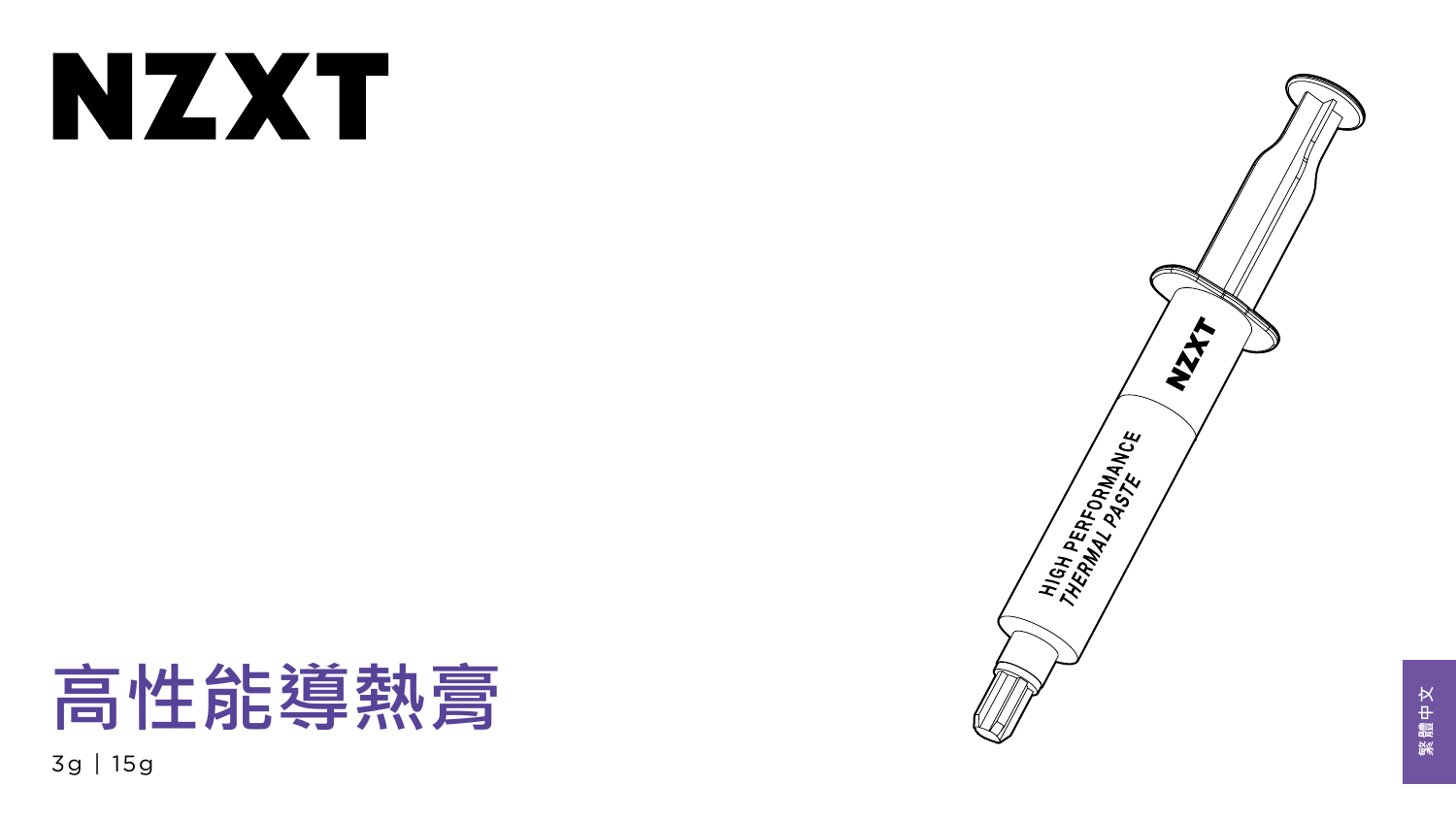







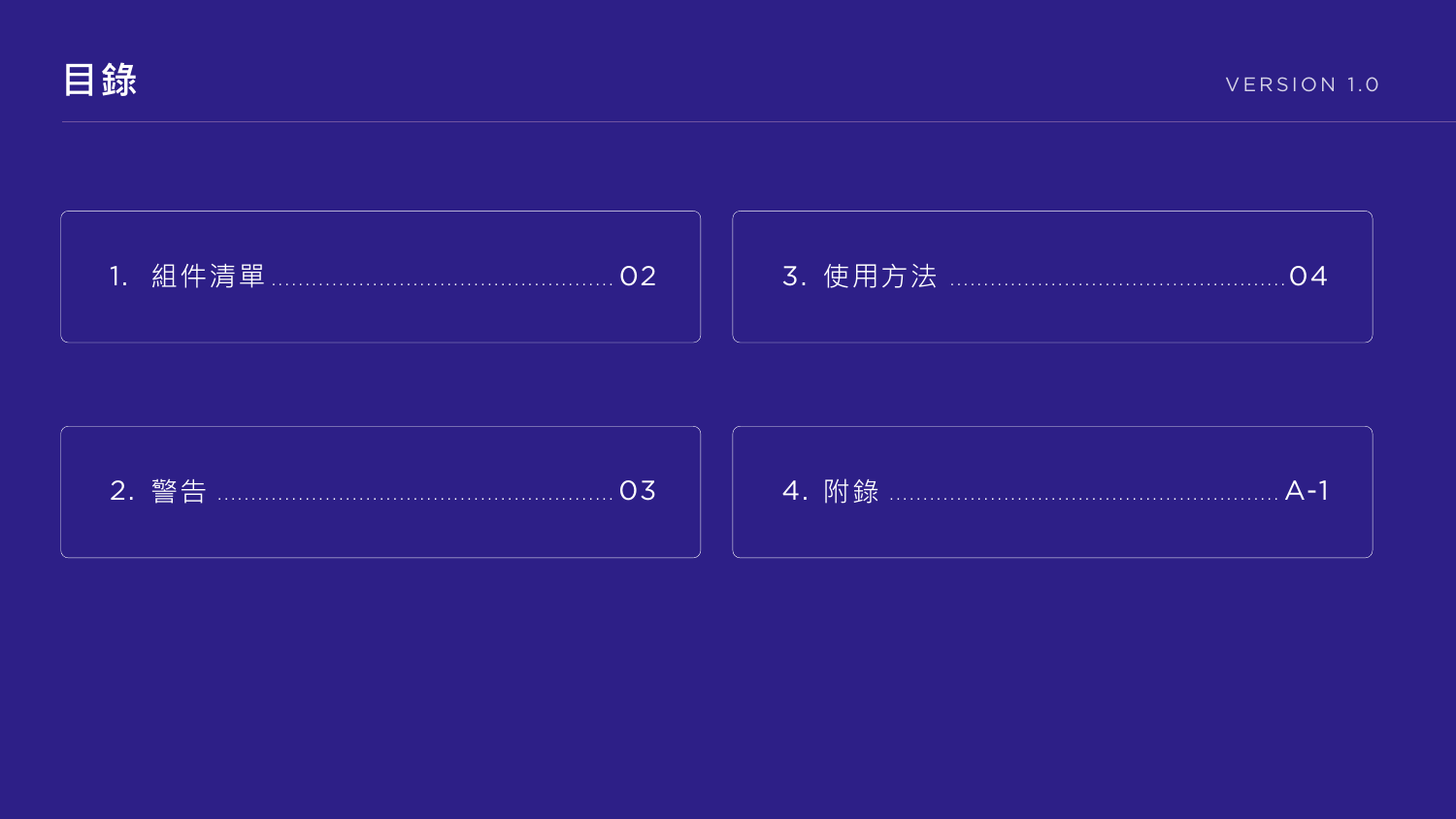





Alcohol Pad **B. 異丙醇濕巾**

<span id="page-2-0"></span>

x1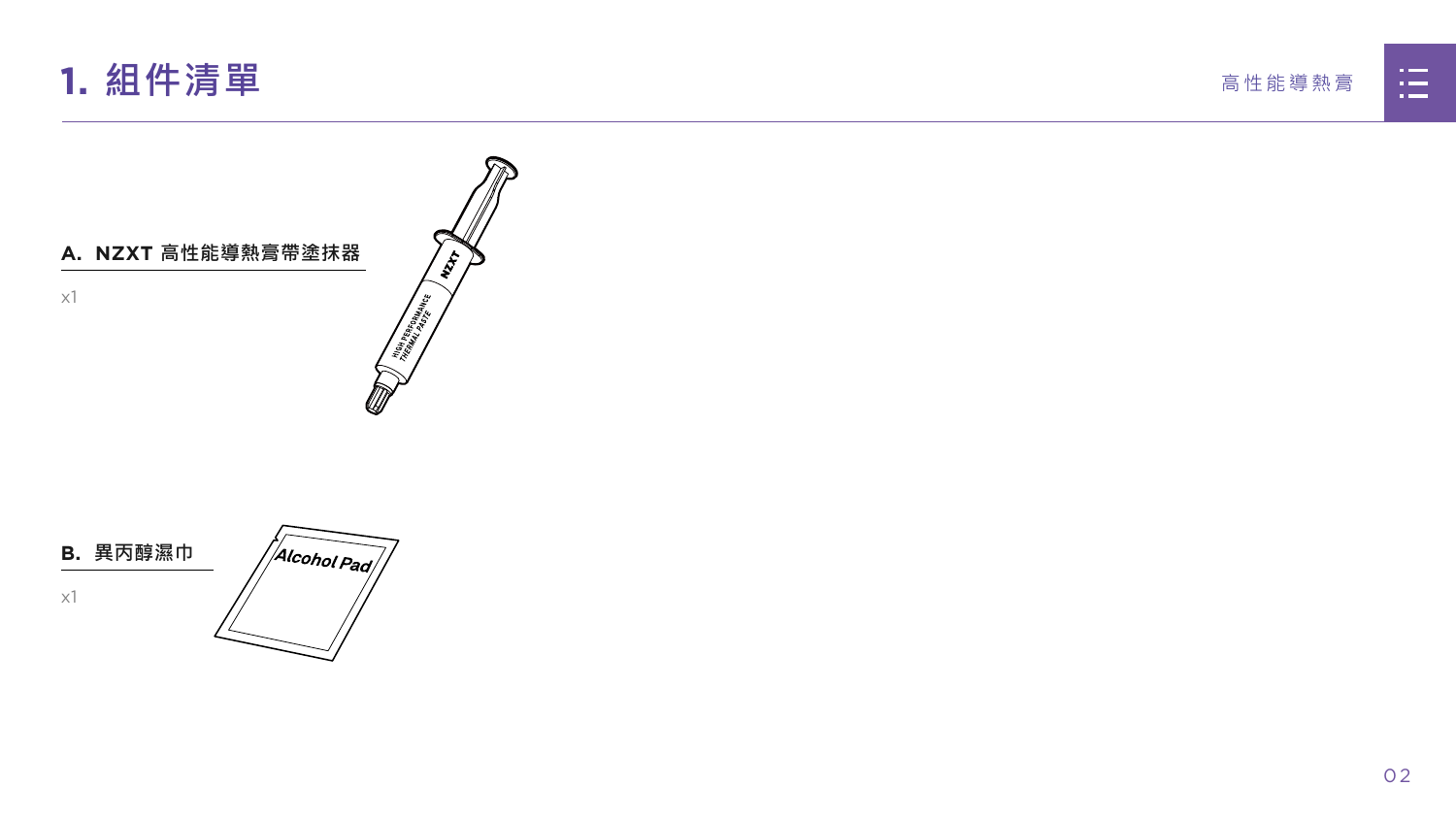<span id="page-3-0"></span>

## **警告:請勿攝入本產品。請勿與皮膚和眼睛接觸。請放置於兒 童和寵物接觸不到的地方。**



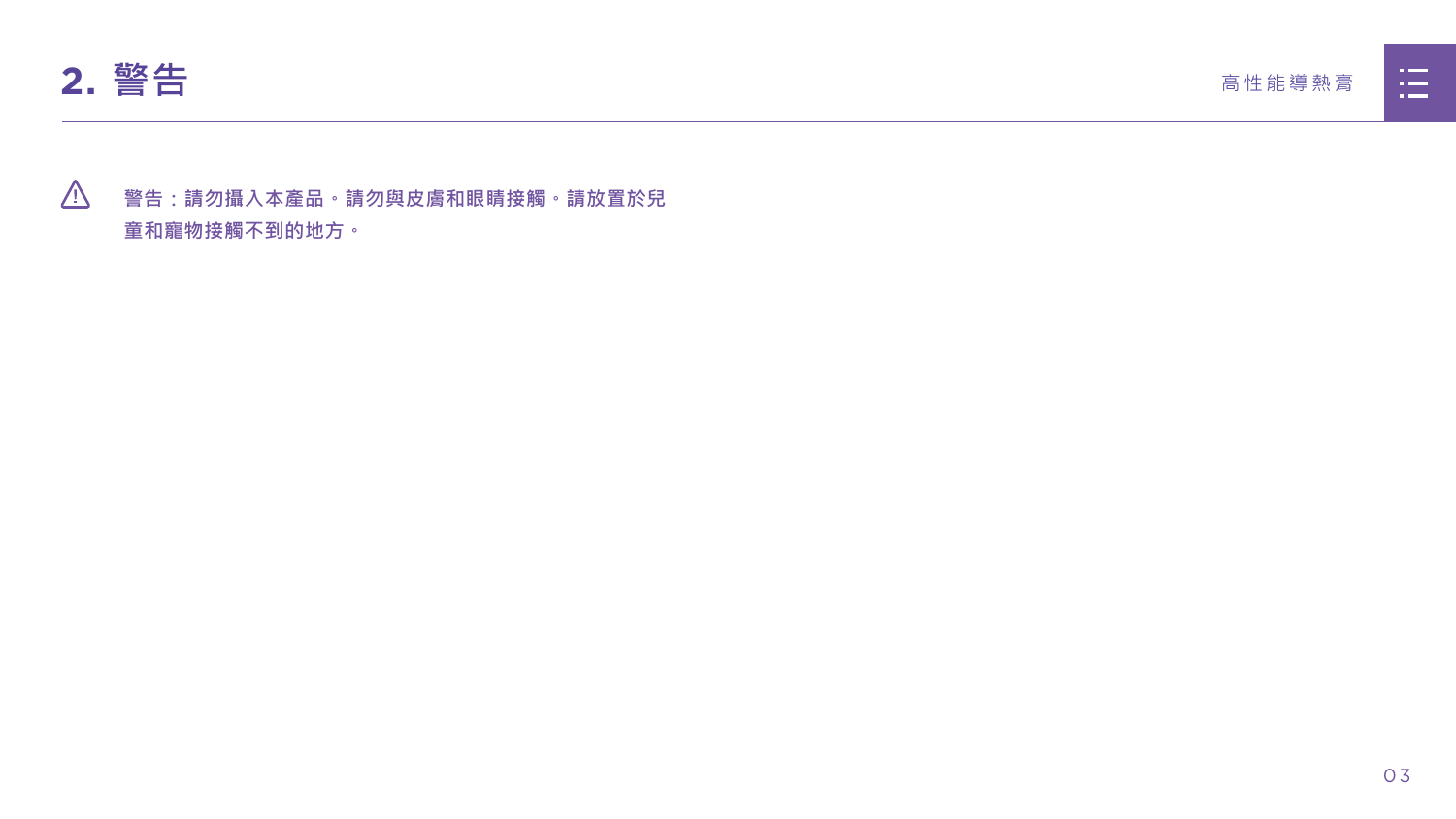<span id="page-4-0"></span>

**第一步** 

請使用隨附的異丙醇濕巾清潔 CPU 和散熱器的接觸面。



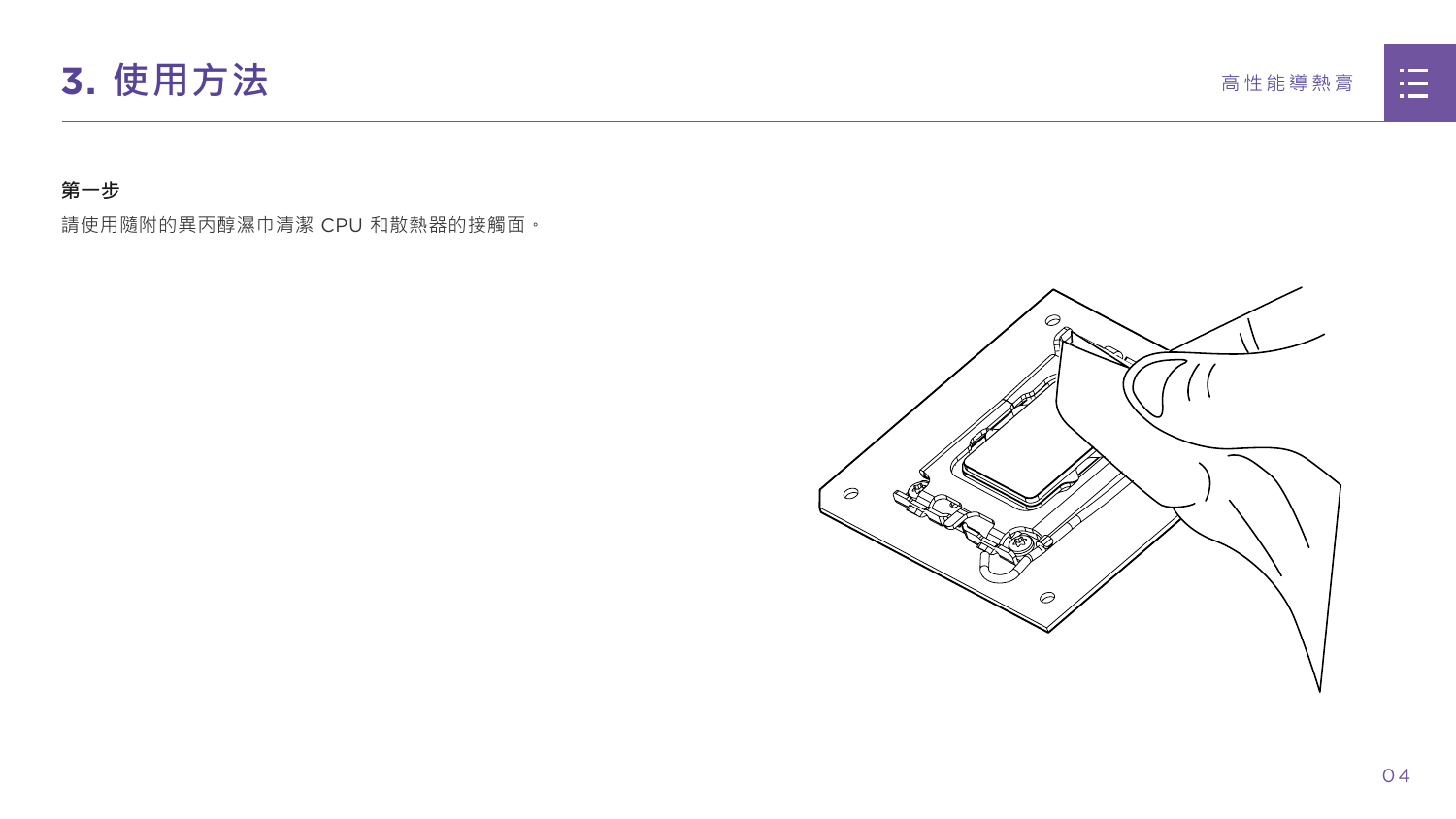高性能導熱膏





#### **第二步**

請根據 CPU 的實際大小以合適的方式在 CPU 上塗抹導熱膏(見比 例圖)。無需在安裝散熱器前手動鋪開。

## **使用方法**

**CPU - 35X35MM** Intel LGA 1200/115x Recommended application : 10mm



**CPU SIZE - 40X40MM** AM4 & Intel LGA 20xx Recommended application : 15mm



**CPU - 68X50.5MM** AMD STR4/sTRX4 Recommended application : 43.68x26.18mm



**CPU - 37.5X45MM** Intel LGA 1700 Recommended application : 25.8mm

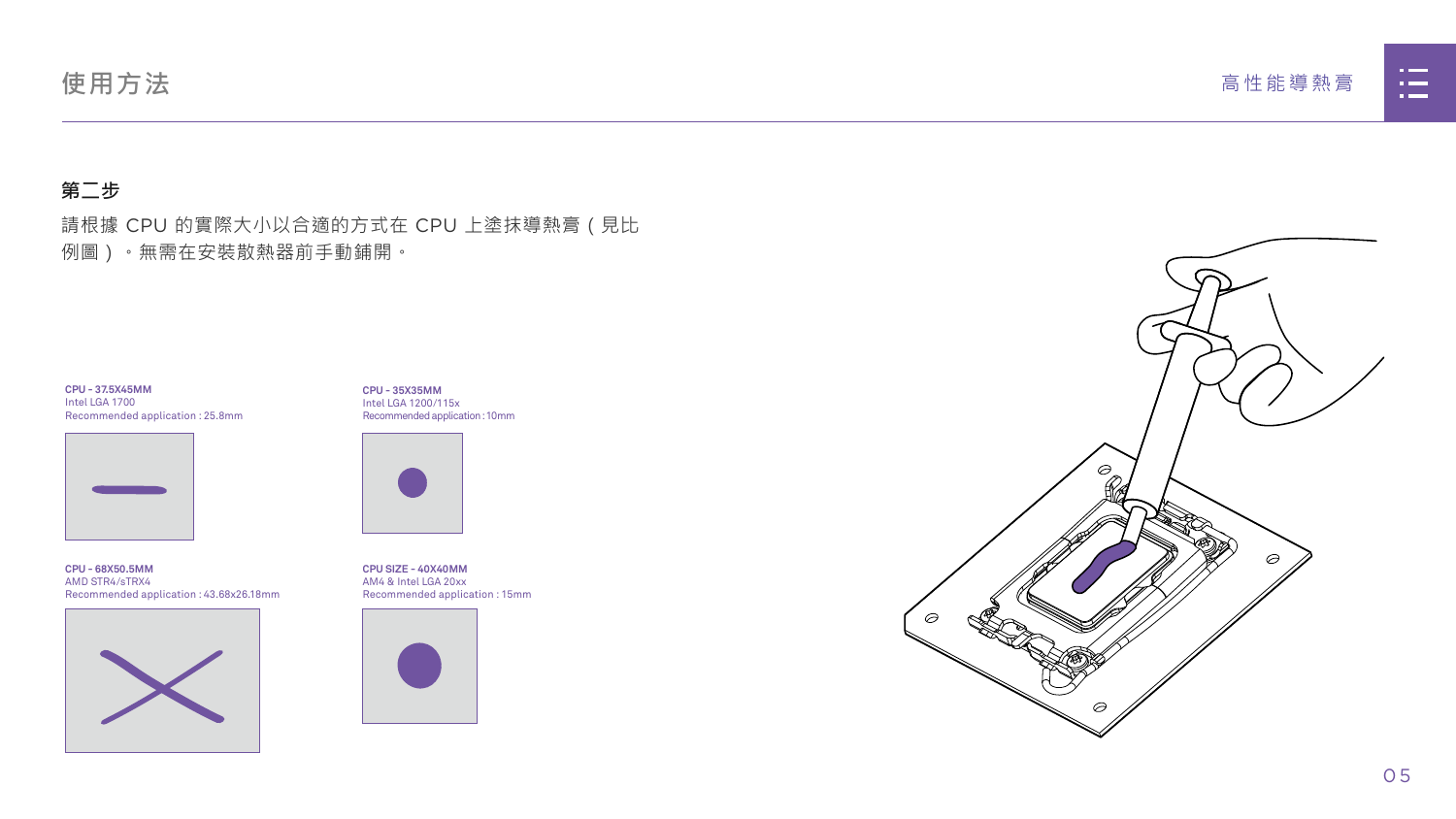



## **第三步**

請按照製造商的說明安裝散熱器。

## **使用方法**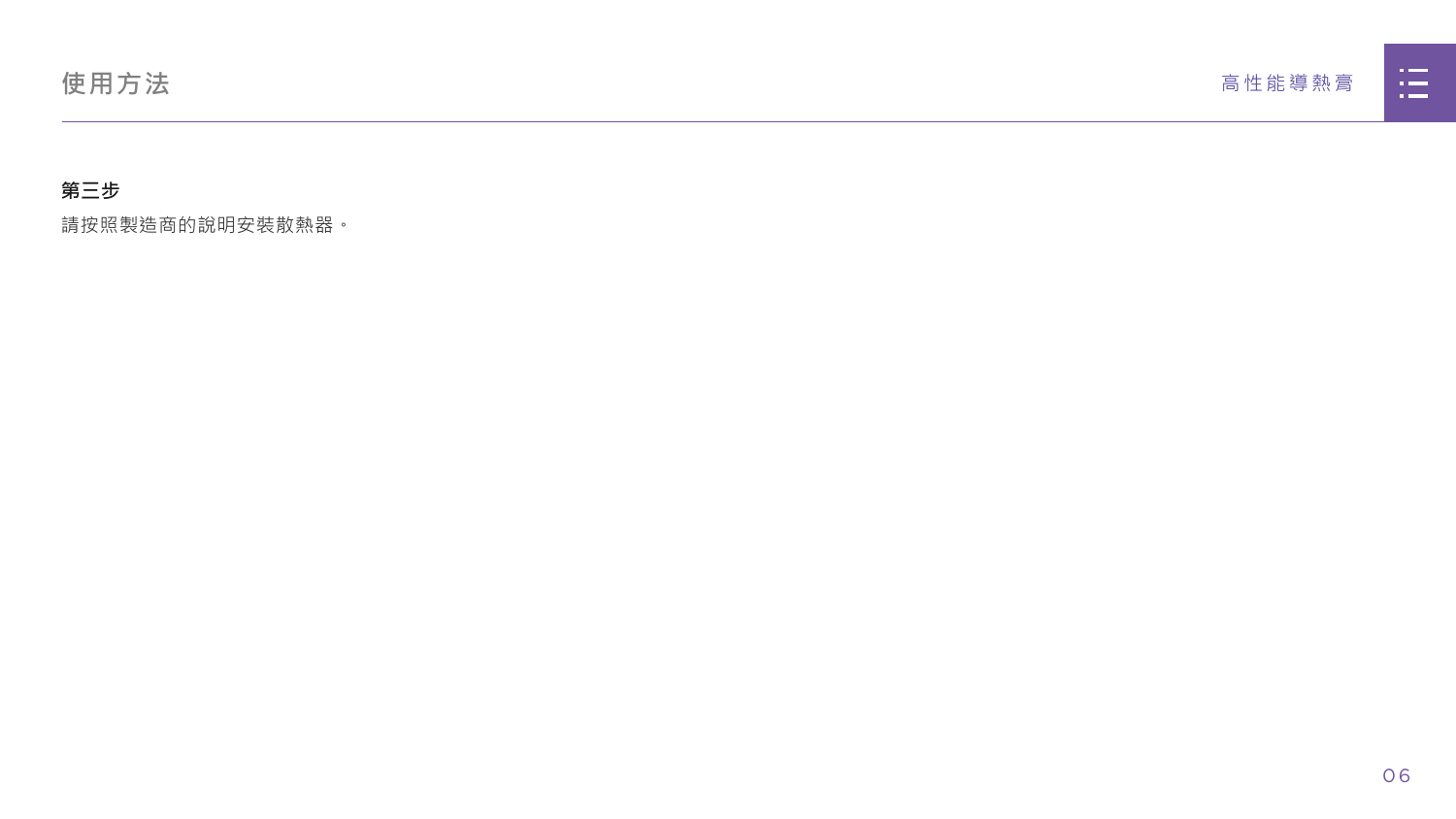

高性能導熱膏

<span id="page-7-0"></span>

[4.2 NZXT Global Warranty Policy................................](#page-9-0) A-3



|  | n poster                                                                                       |  |
|--|------------------------------------------------------------------------------------------------|--|
|  |                                                                                                |  |
|  | <u> Timbu ku shekara ta 1989 a shekara ta 1989 a shekara ta 1989 a shekara ta 1989 a Tsara</u> |  |
|  |                                                                                                |  |

[4.3 Support and Service.......................................................A-9](#page-15-0)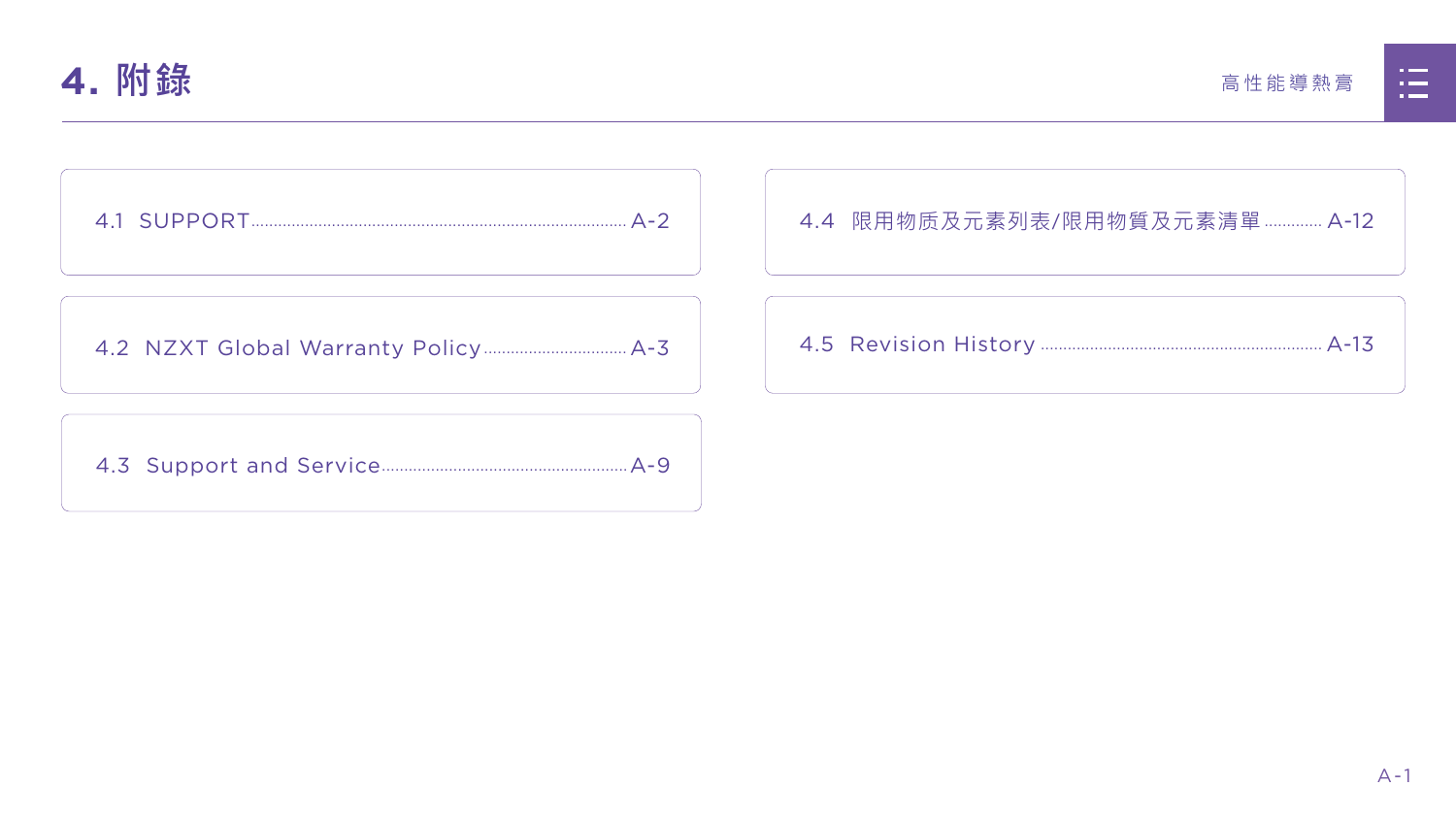

<span id="page-8-0"></span>If you have an issue and you need further help to resolve, please contact us via email at: support@nzxt.com



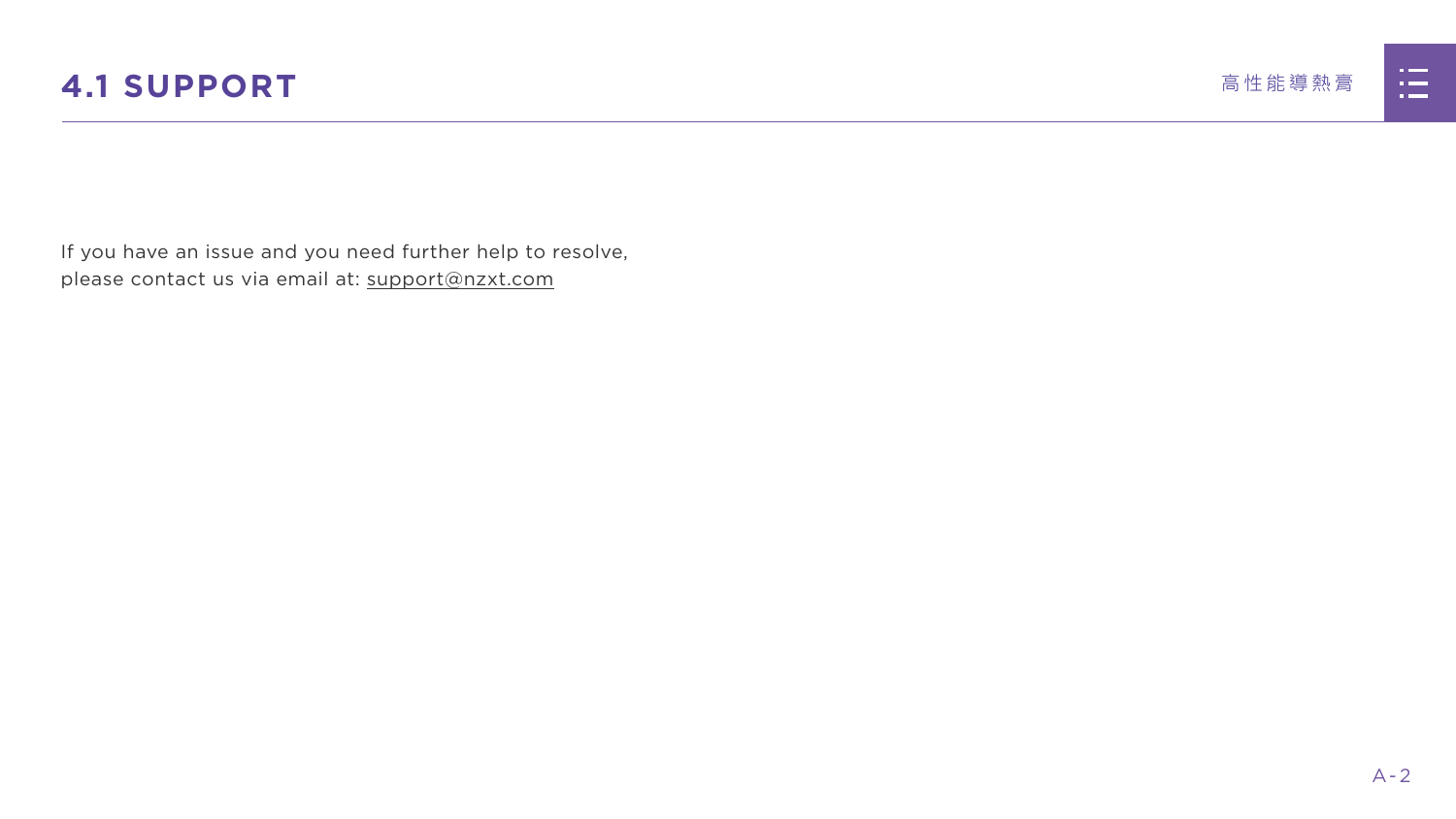



# <span id="page-9-0"></span>**4.2 NZXT GLOBAL WARRANTY POLICY スポインスタング 高性能導熱膏**

This NZXT Global Warranty Policy governs the sale of products by NZXT to you.

#### **I. WARRANTY LENGTH**

Any replacement product will be covered under warranty for the remainder of the warranty period or thirty days, whichever is longer. Proof of purchase is required for warranty service.

#### **II. WHO IS PROTECTED**

The Warranty covers only NZXT products purchased by the original consumer.

| <b>NEW NZXT PRODUCT</b>                     | <b>WARRANTY LENGTH FOR PARTS</b>                                       |
|---------------------------------------------|------------------------------------------------------------------------|
| <b>Computer Cases</b>                       | 2 Years                                                                |
| <b>Temperature Meters</b>                   | 2 Years                                                                |
| Fans                                        | 2 Years                                                                |
| Lighting                                    | 2 Years                                                                |
| Accessories                                 | 2 Years                                                                |
| <b>Kraken M Coolers</b>                     | 3 Years                                                                |
| NZXT Keyboard/Mouse                         | 2 Years                                                                |
| Headset/Headphone Storage                   | 2 Years                                                                |
| <b>USB Microphone</b>                       | 2 Years                                                                |
| Motherboards                                | 3 Years                                                                |
| <b>Gold Power Supply</b>                    | 10 Years                                                               |
| Kraken X/X RGB/Z Coolers                    | 6 Years                                                                |
| Mini ITX Case with PSU, AIO, and Riser Card | 3-year warranty on case, riser card, and AIO. 10-year warranty on PSU. |

#### **REFURBISHED NZXT PRODUCT WARRANTY LENGTH FOR PARTS**





All NZXT Certified Refurbished Products 1 Years

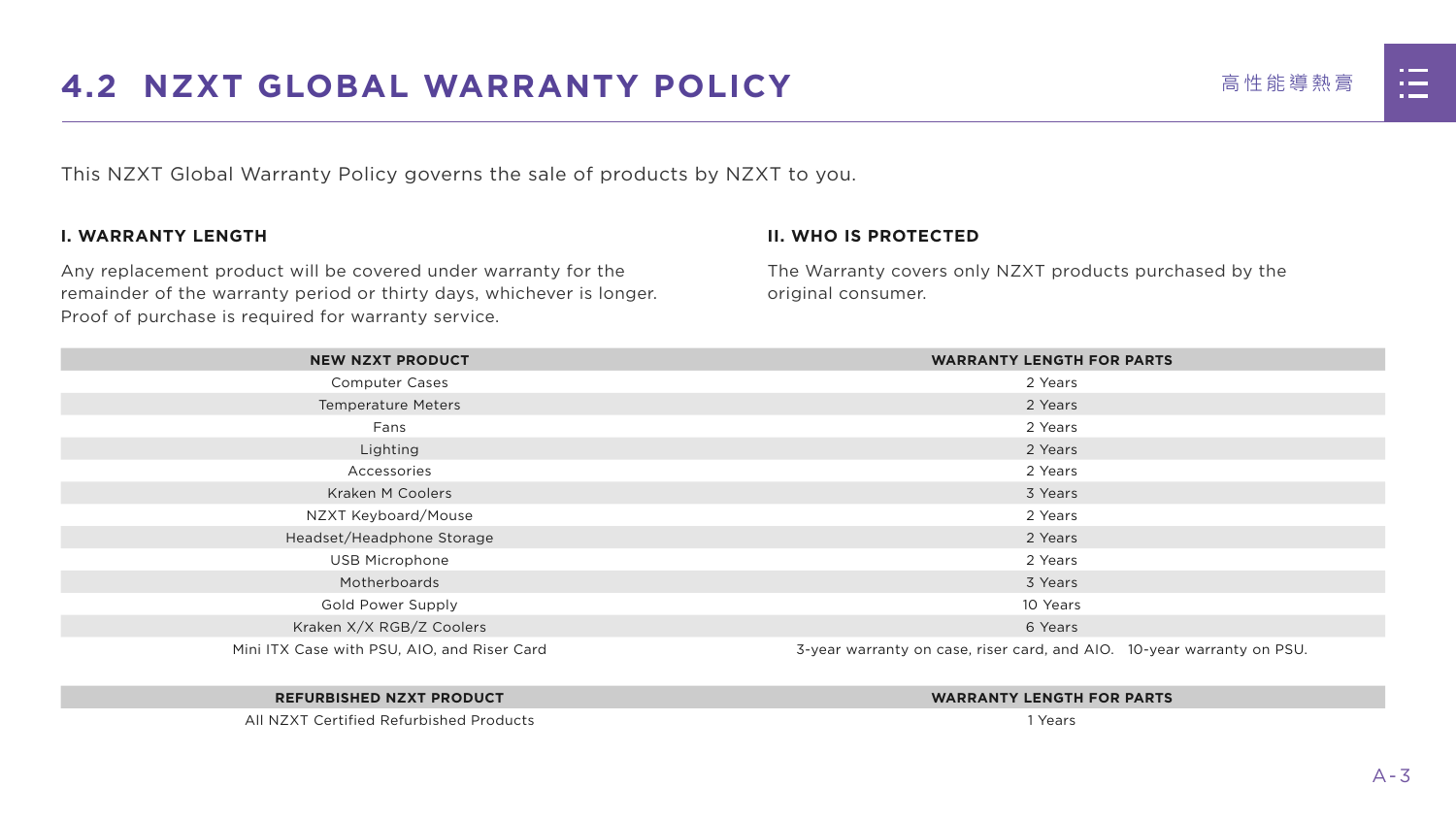高性能導熱膏

#### **III. WHAT IS AND IS NOT COVERED**

Please note that our warranty is not an unconditional guarantee. If the product, in NZXT's reasonable opinion, malfunctions within the warranty period, NZXT will provide you at its sole discretion with a repaired or replacement product, either new or refurbished, with a similar function that is equal or greater in value depending on supply.

Our warranty does not cover the following:

- any product or serial number/warranty sticker modification applied without permission from NZXT;
- any damage that is not a manufacturing defect;
- damage, deterioration or malfunction resulting from: accident, abuse, misuse, neglect, fire, water, lightning, or other acts of nature, unauthorized product modification or failure to follow instructions included with the product;
- improper installation, unauthorized alterations or modifications, or repair or attempted repair by anyone not authorized by NZXT;
- shipping or transport damage (claims must be made with the carrier);
- normal wear and tear.

NZXT does not warrant that this product will meet your requirements. It is your responsibility to determine the suitability of this product for your purpose. For NZXT Store orders, we cover two way return shipping for all exchanges and returns. For all other authorized dealers, NZXT Support does not cover return shipping and only covers one way shipping from NZXT back to the end user for exchanges. Two way expedited shipping is provided for all PSUs covered under the Less Than Three program, indiscriminate of purchase location, provided the location is an approved NZXT reseller.

#### **IV. EXCLUSION OF DAMAGES (DISCLAIMER)**

NZXT's sole obligation and liability under this warranty is limited to the repair or replacement of a defective product with either a new or refurbished product with a similar function that is equal or greater in value at our option. NZXT shall not, in any event, be liable for any incidental or consequential damage, including but not limited to damages resulting from interruption of service and loss of data, business, or for liability in tort relating to this product or resulting from its use or possession.

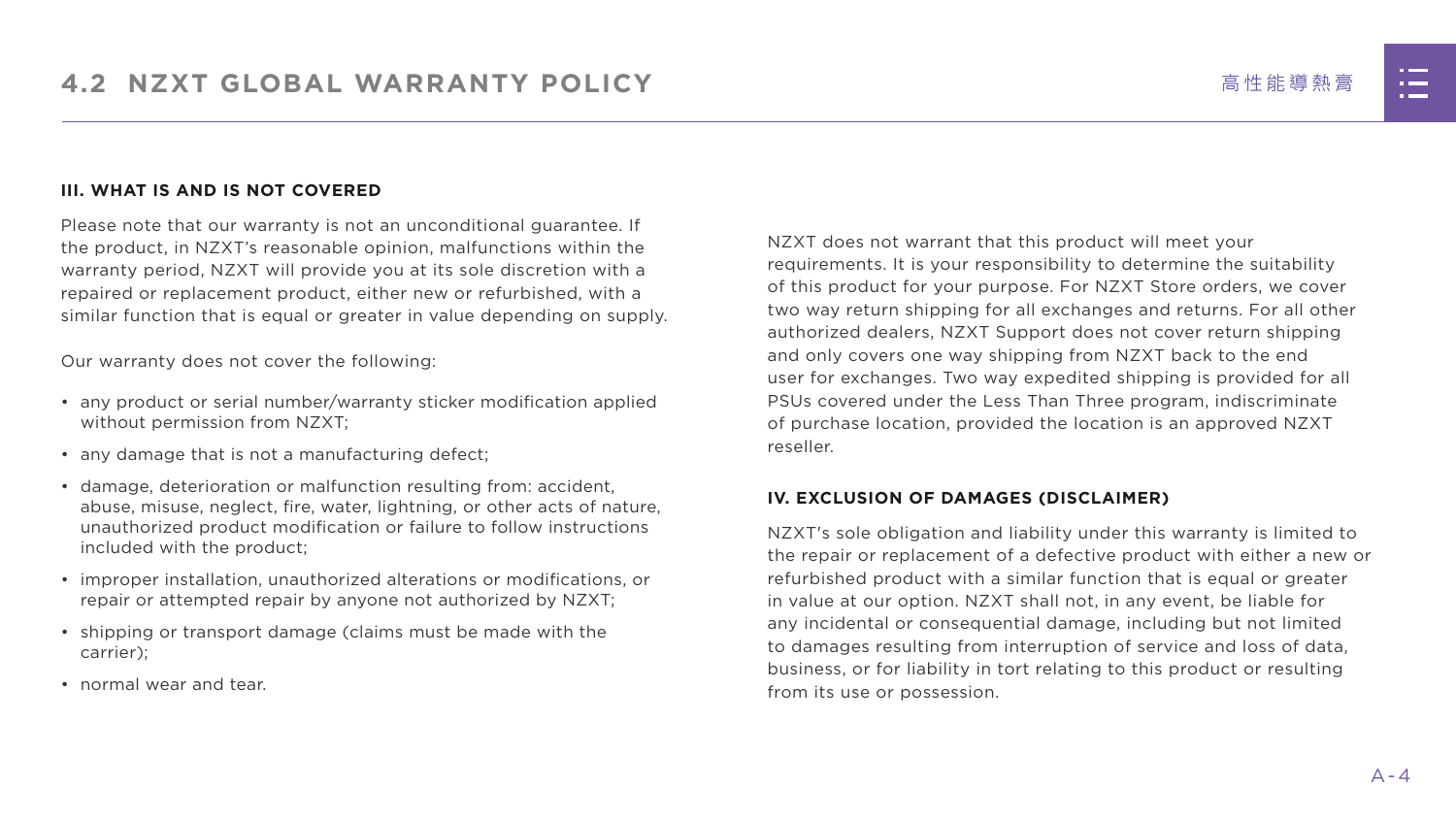

#### **V. LIMITATIONS OF IMPLIED WARRANTIEST**

Here are no other warranties, expressed or implied, including but not limited to those of merchantability or fitness for a particular purpose. The duration of implied warranties is limited to the warranty length specified in Paragraph I.

#### **VI. TO OBTAIN TECHNICAL SUPPORT**

If you have already referenced your product owner's manual and still need help, you may contact us by phone at +1 (800) 228-9395, by email at [service@nzxt.com](mailto:service%40nzxt.com?subject=), or visit the NZXT Support site at [nzxt.com/customer-support.](http://nzxt.com/customer-support)

#### **VII. HOW TO OBTAIN A WARRANTY SERVICE FROM NZXT**

To receive a warranty service for your product when purchased

directly from NZXT, you must submit a request via the NZXT Support site outlining the problem. If a technician deems the product defective or requiring testing, you will be required to provide a copy of your proof of purchase, which will enable you to submit a Return Merchandise Authorization "RMA" request.

Once approved, you`ll receive an RMA number, upon which you will be asked to ship the defective item back to NZXT with the RMA number clearly marked or labelled on the package. NZXT recommends that appropriate measures are taken to safeguard the product from damage during shipping.

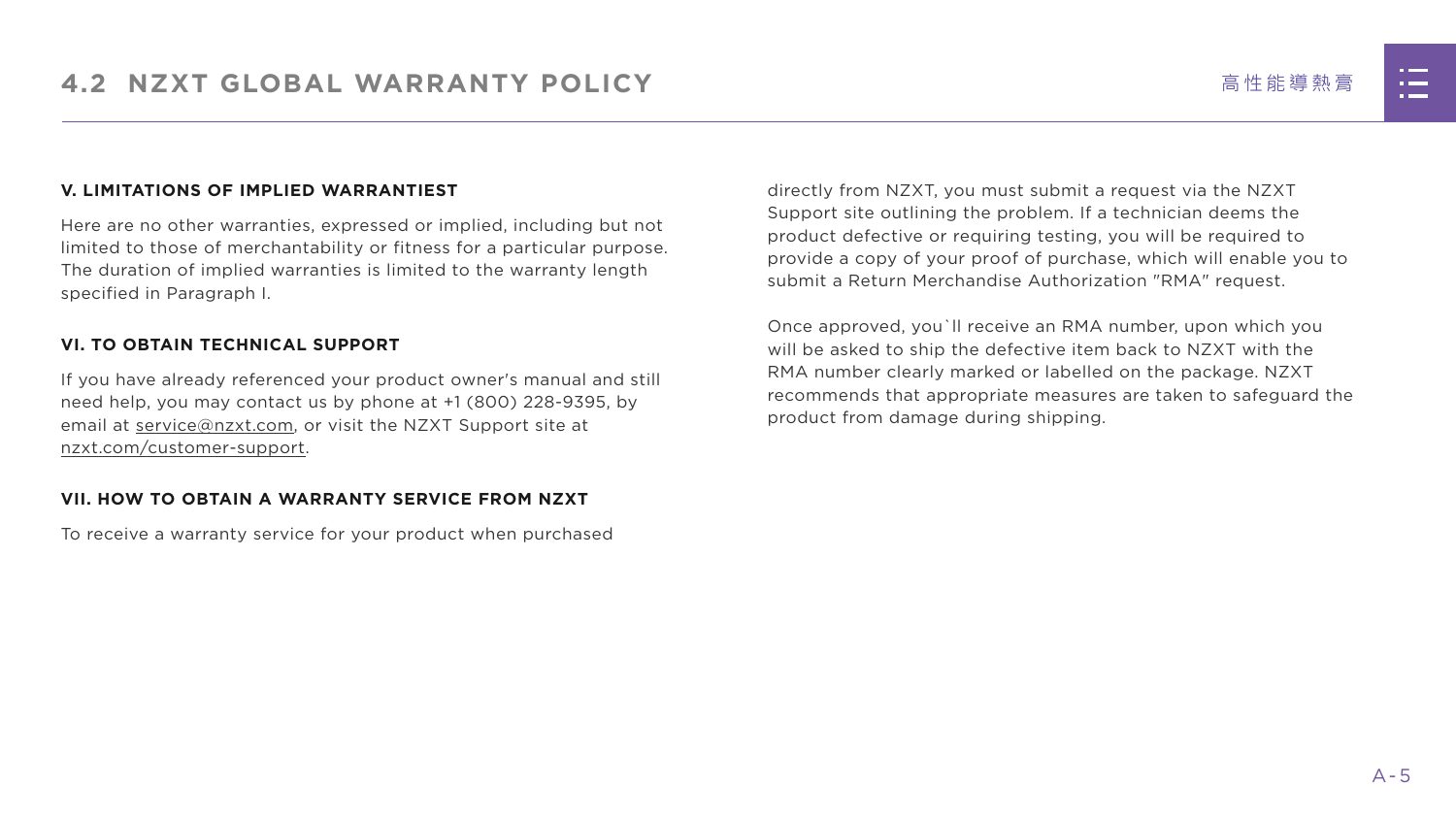高性能導熱膏

#### **VIII. APPLICABLE LAW AND ADDITIONAL LEGAL RIGHTS FOR CONSUMERS**

This warranty gives you specific legal rights. These conditions are governed and construed in accordance with the laws of California (with exception of its conflict of law provisions), and the application of the United Nations Convention of Contracts for the International Sale of Goods is expressly excluded. The non-exclusive jurisdiction of the courts of California is agreed, which means that you may bring a claim to enforce your consumer protection rights in connection with this Global Warranty in the country which you have your habitual residence where you may have additional rights. These rights may vary.

For original consumers who are covered by consumer protection laws or regulations in their country, state, or province of purchase or, if different, their country, state, or province of residence, the benefits conferred by this warranty are in addition to all rights and remedies conveyed by such consumer protection laws and regulations. To the extent that liability under such consumer laws can be limited, NZXT's liability is limited, and its sole option, to repair or replacement, either new or refurbished, with a similar function that is equal or greater in value depending on supply.

#### **In the United Kingdom:**

- For NZXT products sold to customers in the UK, during the expected lifespan of your product your legal rights entitle you to the following:
	- > Up to 30 days: if your goods are faulty, then you can get an immediate refund.
	- > Up to six months: if your goods can't be repaired or replaced, then you're entitled to a full refund, in most cases.
	- > Up to six years: if your goods do not last a reasonable length of time you may be entitled to some money back.
- If the person seeking to rely on the guarantee is not the original consumer, the NZXT Warranty will cover the product in relation to that person provided that they are able to provide proof of the transfer of the benefit of the guarantee from the original consumer.
- The implied warranties under the Consumer Rights Act 2015 says that your goods must be as described, fit for all purposes for which such goods are usually supplied, and of satisfactory quality.

#### **In the EU:**

• If you are a consumer and have your habitual residence in the EU, you additionally enjoy the protection afforded to you by provisions that cannot be derogated from by agreement by virtue of the law where you have your habitual residence.

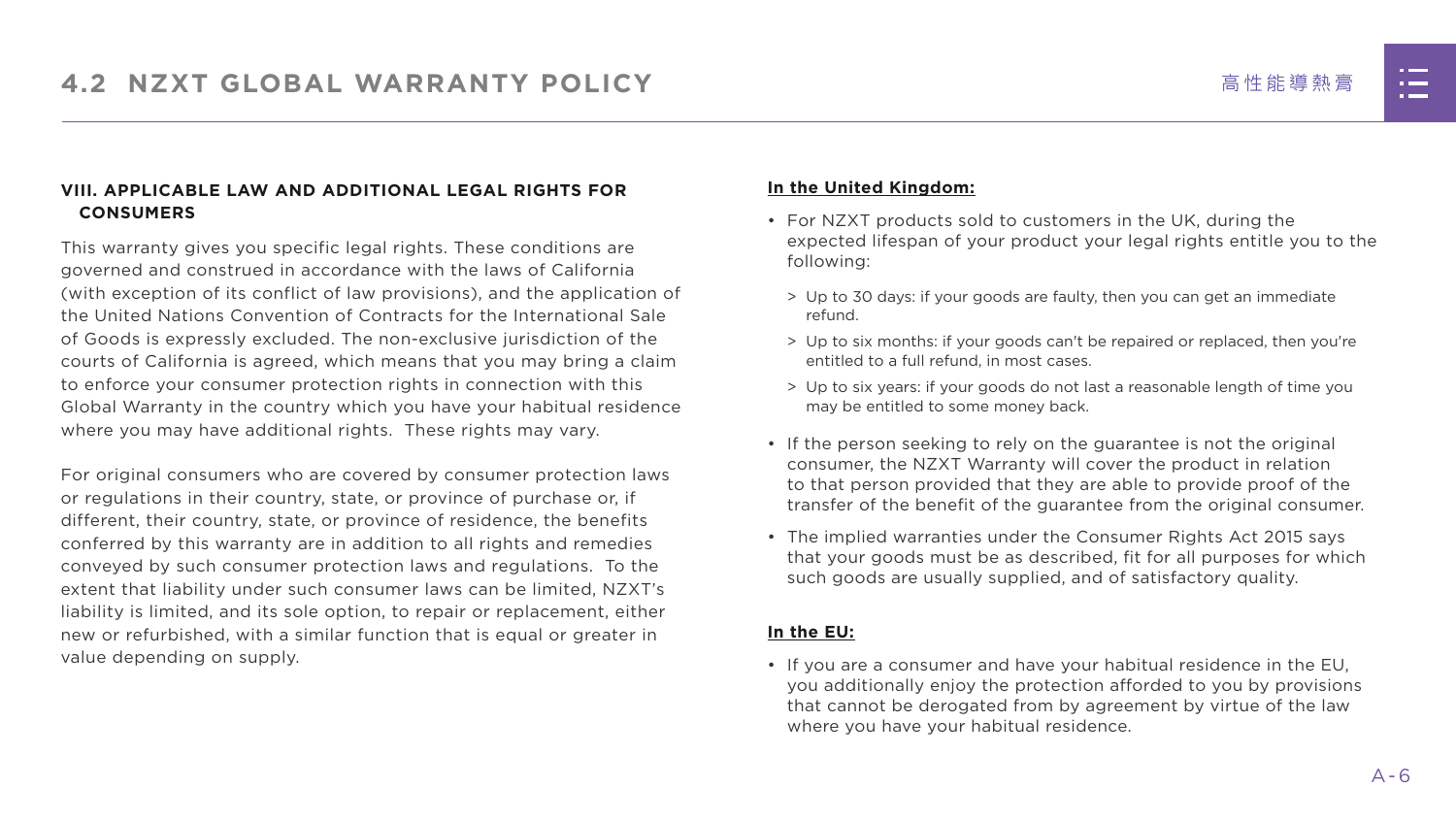

#### **IX. WARRANTY SERVICE FROM RESELLERS**

In the event that a warranty service is sought, you must provide proof of purchase (store receipt or invoice) in order to receive the service and if deemed necessary, repair or replacement product.

#### **In North America:**

Within the first 60 days after purchase, please return your product (or for power supplies installed within our enclosures, just the failed power supply) to your dealer or reseller for a replacement. If the product is still within warranty and you can no longer return it to your dealer, please contact NZXT Customer Support (see above) for assistance and instructions. NZXT will not accept returns without prior approval and an RMA number.

#### **In Europe:**

Within the first year after purchase, please return your product (or for power supplies installed within our enclosures, just the failed power supply) to your dealer or reseller for a replacement. If the product is still within warranty and you can no longer return it to your dealer, please contact NZXT Customer Support (see above) for assistance and instructions. NZXT will not accept returns without prior approval.

#### **In Australasia:**

Within the first two years after purchase, please return your product (or for power supplies installed within our enclosures, just the failed power supply) to your dealer or reseller for a replacement. If the product is still within warranty and you can no longer return it to your dealer, please contact NZXT Customer Support (see above) for assistance and instructions. NZXT will not accept returns without prior approval.

The cost of shipping will be borne at the first instance by you; however, if the purchased item is defective, NZXT will reimburse reasonable postage or transportation of costs.

#### **Outside North America, Europe, and Australasia:**

If your product needs to be returned within the warranty period, please contact the retailer or distributor from whom you purchased the product.

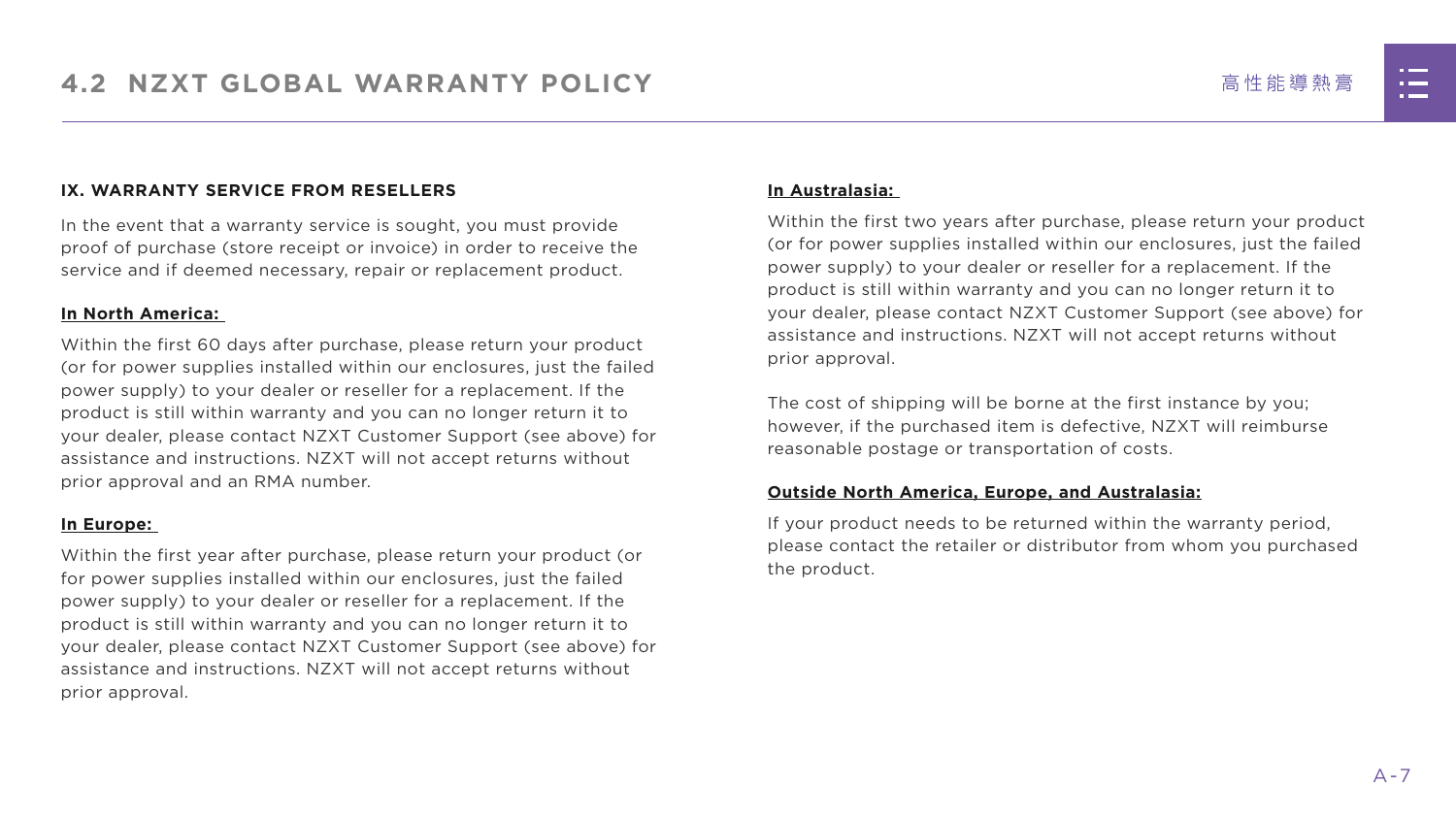高性能導熱膏

#### **X. NZXT.COM STORE RETURNS/EXCHANGE POLICY**

Eligible products under this NZXT Warranty qualify for a full refund or exchange only with an authorized RMA number and if the item is returned to the NZXT.com store inventory within 30 days of purchase. Returns are not allowed beyond 30 days of the purchase date. The NZXT.com Store reserves the right to deny any return or exchange. Refunds will be credited to the original method of payment. To initiate a return, simply submit a request via NZXT support site.

- > Visit [nzxt.com/warranty](http://nzxt.com/warranty) and [support.nzxt.com](http://support.nzxt.com) for information on warranty coverage and service.
- > Visite el sitio Web [nzxt.com/warranty](http://nzxt.com/warranty) y [support.nzxt.com](http://support.nzxt.com) para obtener información sobre la cobertura y el servicio de la garantía.
- > Visitez [nzxt.com/warranty](http://nzxt.com/warranty) et [support.nzxt.com](http://support.nzxt.com) pour les informations de la couverture de la garantie et du service.
- > Informationen zu Geltungsbereich und Service der Garantie finden Sie unter [support.nzxt.com](http://support.nzxt.com) und [nzxt.com/warranty.](http://nzxt.com/warranty)
- > Visitare il sito [nzxt.com/warranty](http://nzxt.com/warranty) e [support.nzxt.com](http://support.nzxt.com) per informazioni sulla copertura e sul servizio della garanzia.
- > Visite [nzxt.com/warranty](http://nzxt.com/warranty) e [support.nzxt.com](http://support.nzxt.com) para obter informações sobre a cobertura da garantia e assistência.
- > Подробную информацию об условиях гарантийного обслуживания см. на веб-сайте [nzxt.com/warranty](http://nzxt.com/warranty) и [support.nzxt.com](http://support.nzxt.com).
- > 제품 보증 범위와 서비스 정보를 확인하시려면 [nzxt.com/warranty](http://nzxt.com/warranty) 또는 [support.](http://support.nzxt.com) [nzxt.com](http://support.nzxt.com) 을 방문해 주시기 바랍니다.
- > 保証範囲およびサービスに関する情報については、[support.nzxt.com](http://support.nzxt.com) と [nzxt.com/](http://nzxt.com/warranty) [warranty](http://nzxt.com/warranty) にアクセスしてください。
- > 请造访 nzxt.com/warranty 和 [support.nzxt.com](http://support.nzxt.com) 了解保修范围和服务的信息。
- > 請訪問 [nzxt.com/warranty](http://nzxt.com/warranty) 和 [support.nzxt.com](http://support.nzxt.com) 了解產品保固範圍和更多服務訊 息。



**NZXT, Inc./** 15736 E. Valley Blvd, City of Industry, CA 91744, USA **NZXT Europe GmbH/** Industriering Ost 66 | 47906 Kempen | Germany +1 (800) 228-9395 / service@nzxt.com / [support@nzxt.com](mailto:support%40nzxt.com?subject=) / NZX[T.com](http://nzxt.com)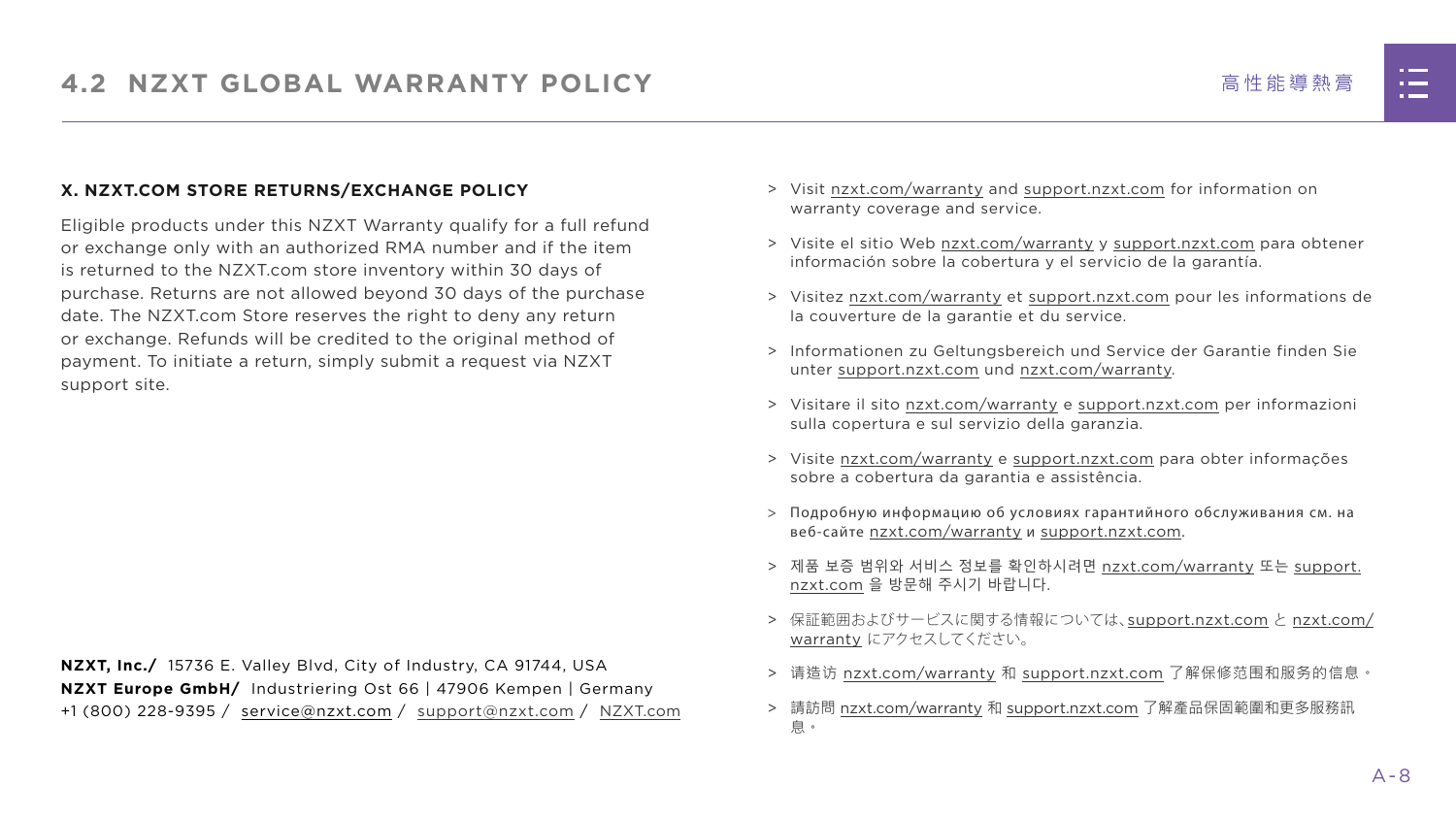

# <span id="page-15-0"></span>**4.3 SUPPORT AND SERVICE スポインス ありましい 高性能導熱膏**

## **SUPPORT AND SERVICE**

If you have any questions or problems with the NZXT product you purchased, please don't hesitate to contact us using our support system. [nzxt.com/customer-support](http://nzxt.com/customer-support)

Please include a detailed explanation of your problem and your proof of purchase. For comments and suggestions, you can e-mail our design team, [designer@nzxt.com.](mailto:designer%40nzxt.com?subject=) Lastly we would like to thank you for your support by purchasing this product.

For more information about NZXT, please visit us online. NZXT Website: NZX[T.com](http://nzxt.com)

## **SOPORTE Y SERVICIO**

Si tiene preguntas o problemas con el producto NZXT que usted compró, no dude en ponerse en contacto con [service@nzxt.com](mailto:service%40nzxt.com?subject=) y suministrar una explicación detallada de su problema así como su prueba de compra. Puede hacer consultas sobre piezas de repuesto en [nzxt.com/customer-support.](http://nzxt.com/customer-support) Para comentarios y sugerencias, escriba un mensaje de correo electrónico a nuestro equipo de diseño: [designer@nzxt.com.](mailto:designer%40nzxt.com?subject=) Gracias por comprar un producto NZXT. Para más información acerca de NZXT, visítenos en línea. Página web de NZXT: NZX[T.com](http://nzxt.com)



## **SUPPORT ET SERVICE**

Si vous avez des questions ou des problèmes avec le produit NZXT que vous avez acheté, n'hésitez pas à contacter service@ nzxt.com avec une description détaillée de votre problème et votre preuve d'achat. Vous pouvez aussi commander des pièces de remplacement auprès [nzxt.com/customer-support.](http://nzxt.com/customer-support) Pour les commentaires et les suggestions, envoyez un email à notre équipe de design, [designer@nzxt.com.](mailto:designer%40nzxt.com?subject=) Merci d'avoir acheté ce produit de NZXT. Pour plus d'informations sur NZXT, visitez notre site Web. Site Web de NZXT : NZX[T.com](http://nzxt.com)

## **KUNDENDIENST UND SERVICE**

Falls Fragen oder Probleme bezüglich Ihres NZXT-Produktes auftreten, wenden Sie sich bitte mit einer detaillierten Problembeschreibung und Ihrem Kaufbeleg an [service@nzxt.](mailto:service%40nzxt.com?subject=) [com](mailto:service%40nzxt.com?subject=).

Ersatzteile können Sie unter [nzxt.com/customer-support](http://nzxt.com/customer-support) anfragen. Kommentare und Anregungen senden Sie bitte per [designer@nzxt.com](mailto:designer%40nzxt.com?subject=) an unser Designteam. Vielen Dank, dass Sie ein NZXT-Produkt erworben haben. Weitere Informationen über NZXT erhalten Sie im Internet. NZXT-Webseite: NZX[T.com](http://nzxt.com)

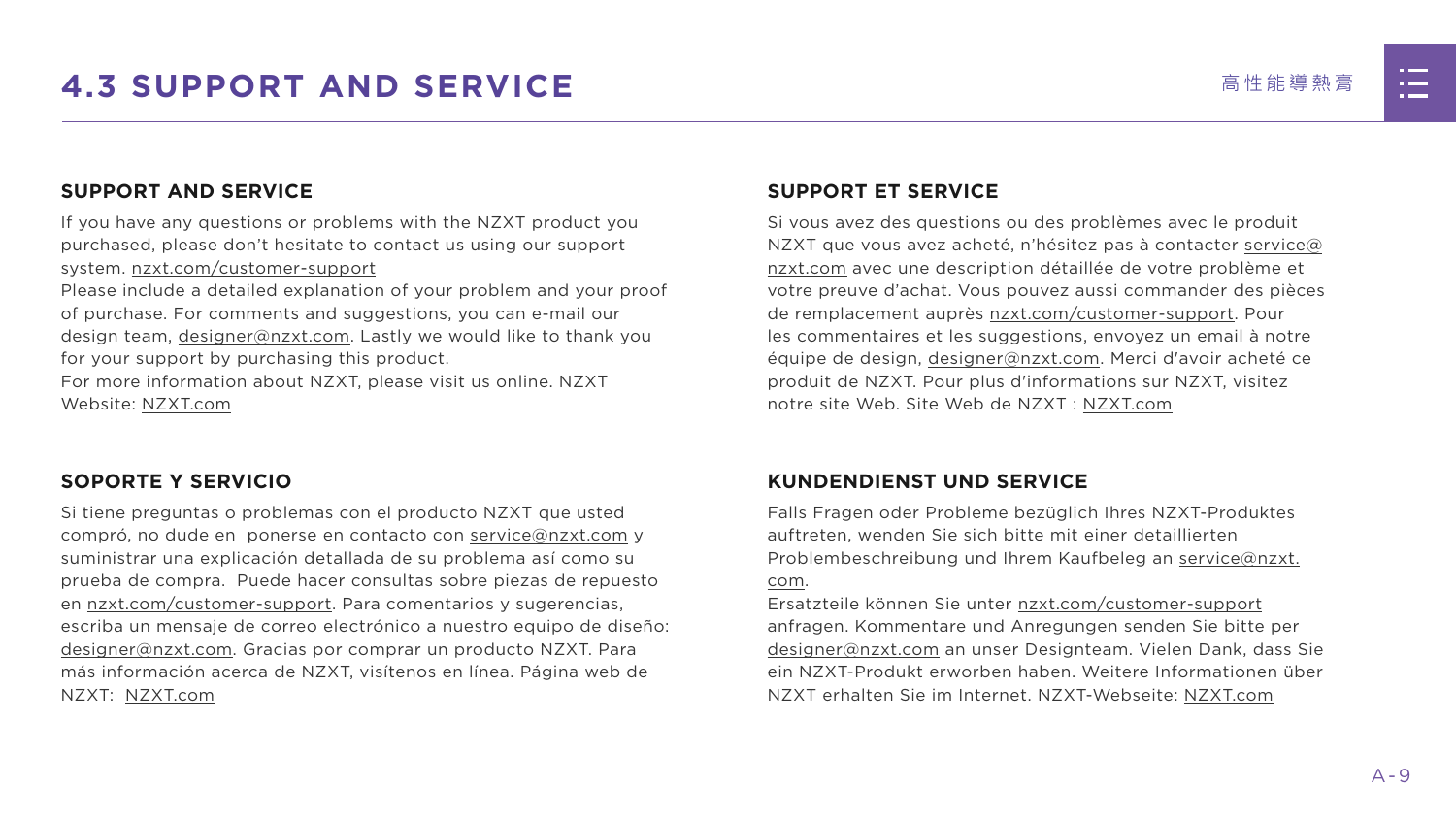## **ASSISTENZA E SERVIZIO**

In caso di dubbi o problemi con il prodotto NZXT acquistato, non esitate a contattarci utilizzando il nostro sistema di assistenza. [nzxt.com/customer-support](http://nzxt.com/customer-support)

Includere una spiegazione dettagliata del problema e la prova di acquisto. Per commenti e suggerimenti, siete pregati di inviare un messaggio al nostro team di progettisti, all'indirizzo: [designer@nzxt.](mailto:designer%40nzxt.com?subject=) [com](mailto:designer%40nzxt.com?subject=). Infine, vogliamo ringraziarvi del vostro supporto con l'acquisto di questo prodotto. Per altre informazioni su NZXT, visitate il nostro sito. Sito NZXT: NZX[T.com](http://nzxt.com)

## **ASSISTÊNCIA E MANUTENÇÃO**

Caso tenha questões ou problemas com o produto NZXT adquirido, não hesite em contactar-nos através do endereço [service@nzxt.com](mailto:service%40nzxt.com?subject=) fornecendo a explicação detalhada do seu problema e a prova de compra. Poderá solicitar peças de substituição através do endereço [nzxt.com/customer-support.](http://nzxt.com/customer-support) Para comentários e sugestões, contacte a nossa equipa de design através do endereço de e-mail, [designer@](mailto:designer%40nzxt.com?subject=) [nzxt.com.](mailto:designer%40nzxt.com?subject=) Obrigado por ter adquirido um produto NZXT. Para mais informações acerca da NZXT, visite-nos online. Web site da NZXT: NZX[T.com](http://nzxt.com)



### **СЛУЖБА ПОДДЕРЖКИ И ОБСЛУЖИВАНИЯ**

В случае возникновения вопросов или неисправностей в приобретенных вами продуктах NZXT обращайтесь по адресу: [service@nzxt.com](mailto:service%40nzxt.com?subject=) с подробным описанием проблемы и подтверждением покупки. О наличии запчастей можно узнать, обратившись по адресу:

[nzxt.com/customer-support](http://nzxt.com/customer-support). Замечания и предложения отправляйте в адрес нашей группы разработчиков: [designer@nzxt.com](mailto:designer%40nzxt.com?subject=). Благодарим вас за покупку продукта NZXT. Более подробная информация о компании NZXT представлена на наших веб-сайтах. Веб-сайт NZXT: NZX[T.com](http://nzxt.com)

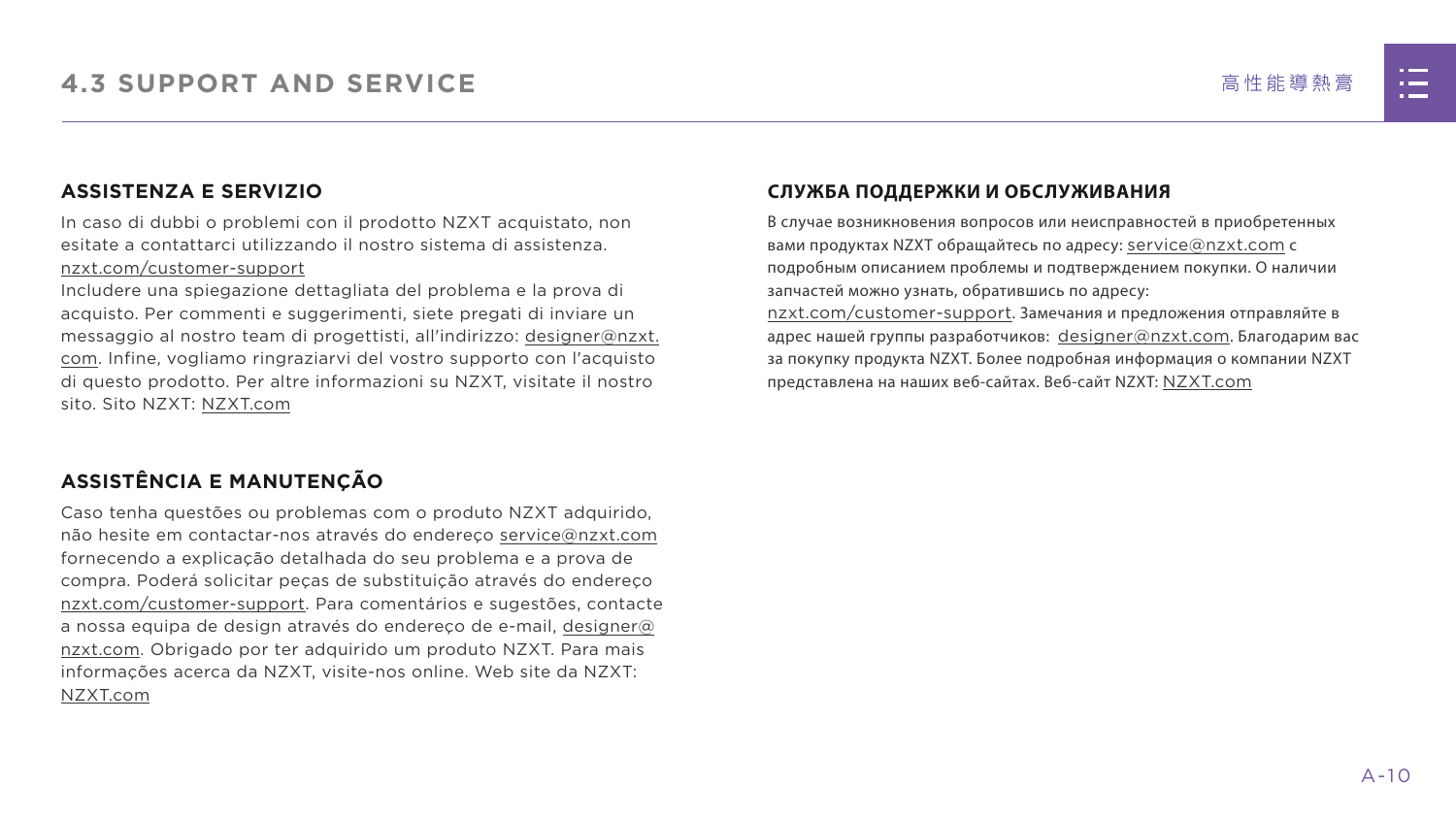













#### **지원 및 서비스**

구입한 NZXT 제품과 관련하여 질문 또는 문제가 있을 경우, 당사의 지원 시스템 ([nzxt.com/customer-support\)](http://nzxt.com/customer-support)을 사용하여 문의하십시오. 문제를 자세히 기술하고 구매 증빙을 제출하십시오. 의견 또는 제안 사항이 잇을 경우 당사 설계 팀에 [designer@nzxt.com](mailto:designer%40nzxt.com?subject=)으로 이메일을 보내십시오. 마지막으로 이 제품을 구입하여 당사를 응원해 주셔서 감사합니다. NZXT에 대해 자세히 알려면 온라인으로 방문하십시오. NZXT 웹사이트: NZX[T.com](http://nzxt.com)

#### **サポートおよびサービス**

購入されましたNZXTの製品に関するご質問または問題は、問題の詳細および購入の証 明を添えて、ご遠慮なく[service@nzxt.com](mailto:service%40nzxt.com?subject=)までご連絡ください。交換部品は [nzxt.com/customer-support](http://nzxt.com/customer-support)までお尋ねください。ご意見およびご提案は弊社設計 チーム、[designer@nzxt.com](mailto:designer%40nzxt.com?subject=) までメールを送信してください。NZXT製品をご購入い ただきましてありがとうございます。 NZXTに関する詳細は、インターネット上のウェブサ イトをご覧ください。NZXT ウェブサイト: NZX[T.com](http://nzxt.com)

#### **支持和服务**

如果有任何疑问或者在使用 NZXT 产品的过程中遇到任何问题,欢迎联络 [service@nzxt.com,](mailto:service%40nzxt.com?subject=)联络时请提供关于问题的详细说明及购买凭证。您可以向 [nzxt.com/customer-support](http://nzxt.com/customer-support) 查询更换部件。如有任何意见或建议,欢迎致信 我们的设计团队,电子邮件地址是 designer@nzxt.com。感谢您购买 NZXT 产品。有关 NZXT 的更多信息,请造访我们的在线网站。NZXT 网站:NZX[T.](http://nzxt.com) [com](http://nzxt.com)

#### **支援和服務**

如果在使用NZXT 產品的過程中有遇到任何問題或疑問, 歡迎聯繫 [service@](mailto:service%40nzxt.com?subject=) [nzxt.com](mailto:service%40nzxt.com?subject=), 並請提供問題的詳細敘述及購買證明。您可以透過 [nzxt.com/](http://nzxt.com/customer-support) [customer-support](http://nzxt.com/customer-support) 查詢更換部件。如有任何意見或建議,歡迎來信與設計團隊 聯繫 designer@nzxt.com。最後,感謝您購買 NZXT 產品。有關 NZXT 的更 多信息,請訪問我們的網站。NZXT 網站: NZXT.com







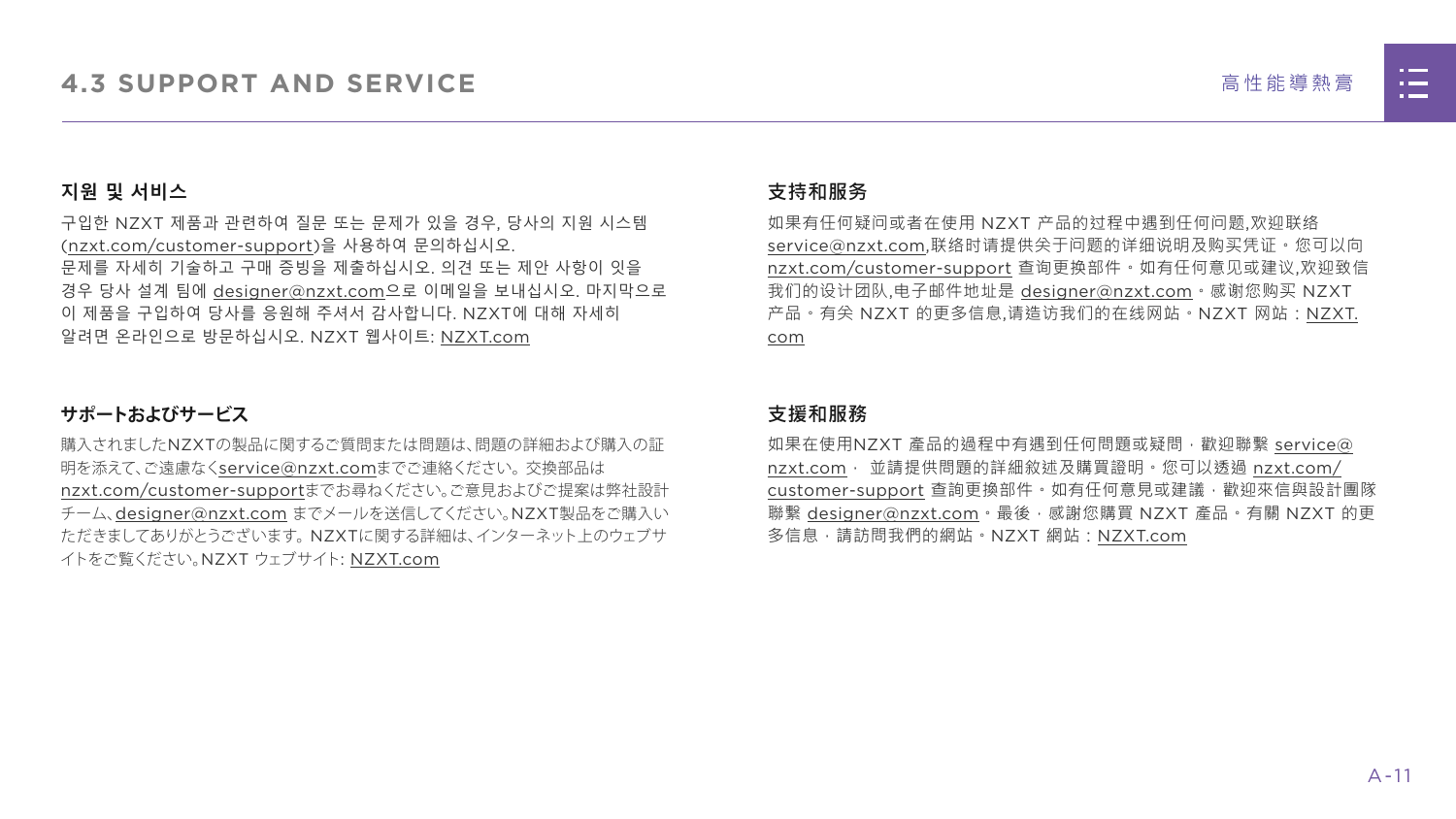

## <span id="page-18-0"></span>1.4 有害物质含量说明标示/限用物質含量標示聲明 **1.4 有害物质含量说明标示/限用物質含量標示聲明**

#### **ROHS COMPLIANCE**

○: 表示该有害物质在该部件所有均质材料中的含量均在GB/T 26572规定的限量要求下。 ✕: 表示该有害物质至少在该部件的某一均值材料中的含量超出GB/T 26572官定的限量要求。 说明:电路板:单板/电路模块上电子元器件的陶瓷或玻璃中含铅。



本表格依据SJ/T 11364的规定编制。

| 产品名称: Thermal Paste |          |       |            |                        | <b>產品名稱: Thermal Paste</b> |             |     |            |       |                                             |                        |  |                       |
|---------------------|----------|-------|------------|------------------------|----------------------------|-------------|-----|------------|-------|---------------------------------------------|------------------------|--|-----------------------|
| 有害物质                |          |       |            |                        |                            | 限用物質及其化學符號  |     |            |       |                                             |                        |  |                       |
| 部件名称                | 铅(Pb)    | 镉(Cd) | 汞(Hg)      | 六价铬(Cr <sup>+6</sup> ) | 多溴联苯(PBB)                  | 多溴联苯醚(PBDE) | 單元  | 鉛(Pb)      | 鎘(Cd) | 汞(Hg)                                       | 六價鉻(Cr <sup>+6</sup> ) |  | 多溴聯苯(PBB) 多溴聯苯醚(PBDE) |
| 导热膏                 | $\times$ |       |            |                        |                            |             | 導熱膏 |            |       | $\left(\begin{array}{c} \end{array}\right)$ |                        |  |                       |
| 针筒                  |          |       | $\bigcirc$ |                        |                            |             | 針筒  | $\bigcirc$ |       | $\overline{O}$                              |                        |  |                       |

備考1. "超出0.1wt%"及"超出0.01wt%"係指限用物質之百分比含量超出百分比含量基準值。

備考2. "○" 係指該項限用物質之百分比含量未超出百分比含量基準值。

備考3. " — " 係指該項限用物質為排除項目。